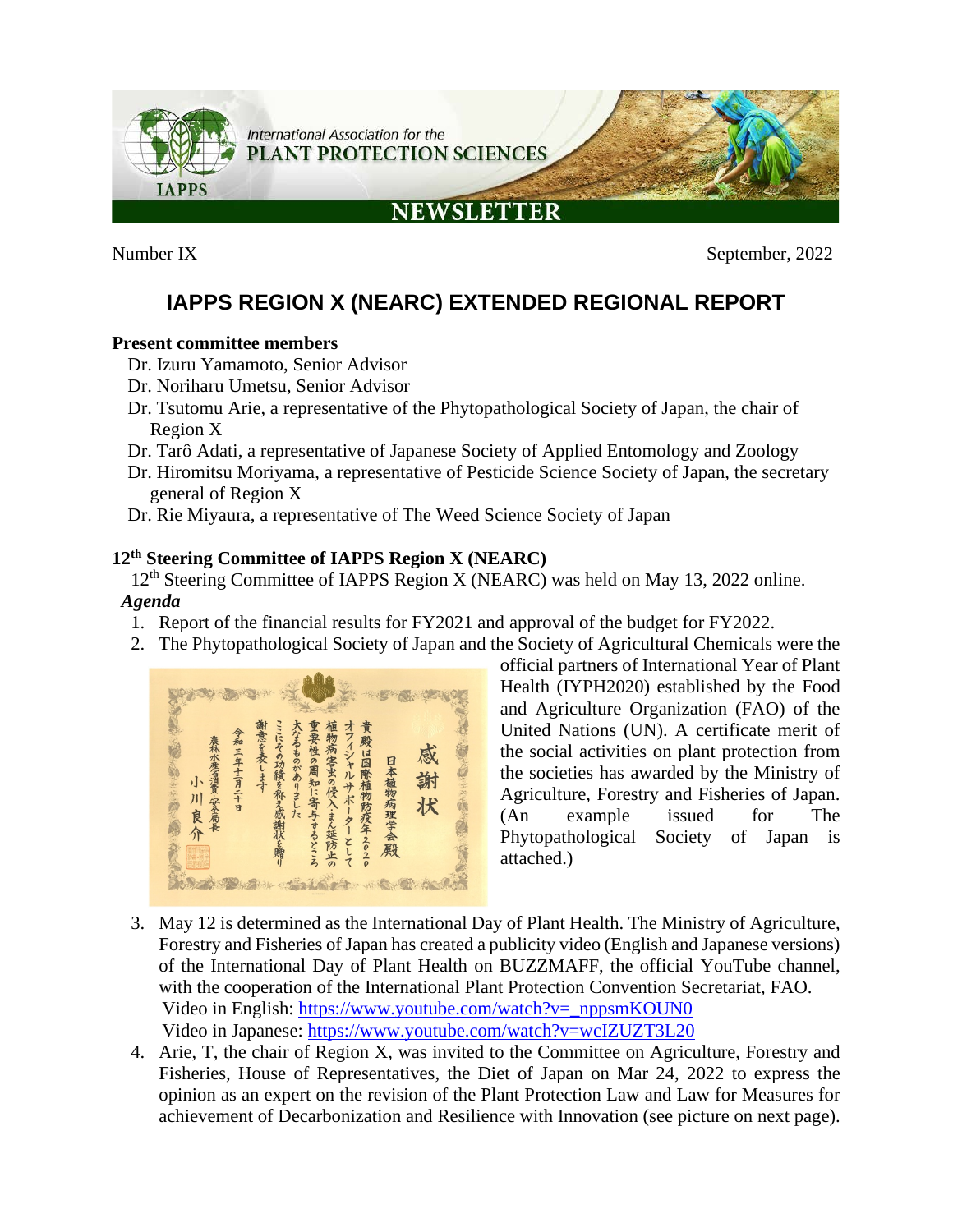

Video in Japanese:<https://www.youtube.com/watch?v=NmpdK7ocF1Y>

5. Assuming that there come inquiries about keynote speakers and symposium themes from the postponed IPPC2024 conference in Greece, nominations of candidates was requested. In addition, we started to consider the travel assistance to IPPC2024.

# **Annual activities related to IAPPS especially to IPM of plant diseases, insects and weeds, and plant regulation (from April 2021 to March 2022)**

# *The Phytopathological Society of Japan (PSJ)*

55th Plant-Pathogen Interaction Study Group Meeting, Online; Sep 1–3, 2021 2021 EBC Study Group Workshop, Online; Sep 15, 2021 2021 Kanto District Meeting, Online; Sep 21–22, 2021 2021 Kansai District Meeting, Online; Sep 21–22, 2021 2021 Tohoku District Meeting, Online; Oct 12–14, 2021 2021 Hokkaido District Meeting, Online; Oct 15, 2021 2021 Kyushu District Meeting, Online; Nov 24–26, 2021 20<sup>th</sup> Phytopathogenic Fungi Study Group Meeting, Online; Dec 11, 2021 30th Fungicidal Resistance Study Group Symposium, Online; Mar 23, 2022 2022 Annual Meeting, Online; Mar 27–29, 2022 The society will start supporting overseas travel of student members from 2023.

# *Japanese Society of Applied Entomology and Zoology (JSAEZ)*

66th Annual Meeting, online; Mar 20–22, 2022 29th Annual Research Meeting of the Japan-ICIPE Association, Online; Mar 22, 2022

# *Pesticide Science Society of Japan*

38<sup>rd</sup> Study Group Meeting of Special Committee on Bioactivity of Pesticides, Online; Apr 23, 2021

40th Symposium of Special Committee on Agricultural Formulation and Application, Online;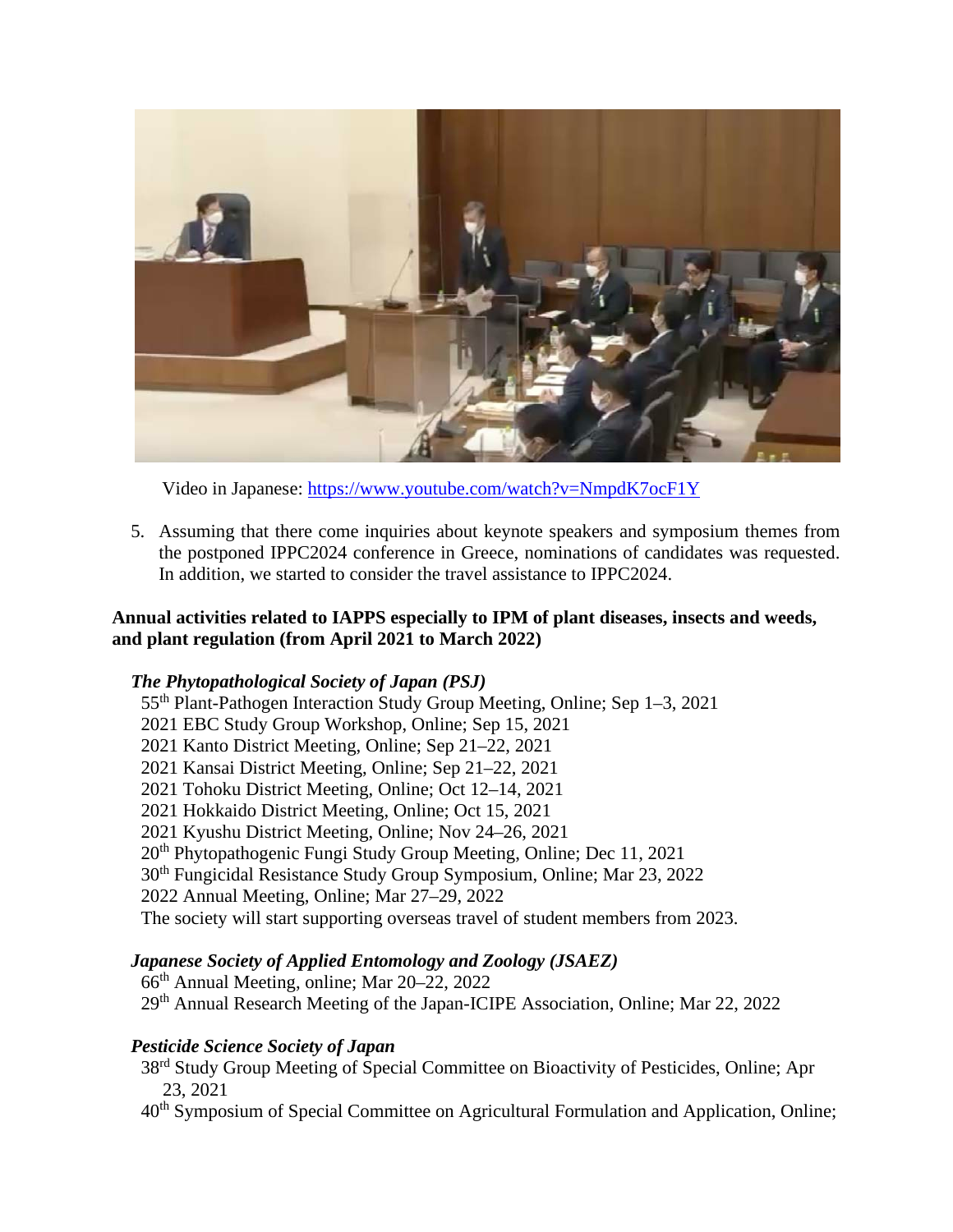Oct 15, 2021

- 38th Annual Meeting of Special Committee on Environmental Pesticide Science, Hyogo and Online; Oct 28–29
- 35th Annual Meeting of Special Committee on Pesticide Design, Online; Nov 12, 2021
- 44th Annual Meeting of Special Committee on Pesticide Residue Analysis, Fukui and Online; Nov 17–18, 2021
- 20<sup>th</sup> Study Group Meeting of Special Committee on Agrochemical Bioscience, Online; Nov 19, 2021
- 28<sup>th</sup> Annual Meeting of Special Committee on Pesticide Regulatory Science, Online; Dec 3, 202
- 47th Annual meeting, Okayama and Online; Mar 7–9, 2022

#### *The Weed Science Society of Japan (WSSJ)*

- 1st Study Meeting, Kanto Weed Science Society, Online; Jun 21, 2021
- 2021 Annual Meeting, Chugoku-Shikoku Regional Weed Science Society, Online; Jul 14, 2021
- 79th Meeting, Kyushu Weed Control Research Society, Online; Aug 25, 2021
- 2nd Study Meeting, Kanto Weed Science Society, Online; Sep 9, 2021
- 2021 Study Group Meeting of Weed Utilization and Management in Small Scale Farming, Online; Oct 16, 2021
- Study Group Symposium of Alien Plants Monitoring, Online; Oct 23, 2021
- 2021 Annual Meeting, The Weed Science Society of Kinki, Kyoto; Nov. 28, 2021
- 16th Study Group Meeting of Herbicide Resistant Weeds, Online; Dec 1, 2021
- 36th Symposium of Weed Science Society of Japan, Okayama (Online-hybrid); Dec 11, 2021
- 8th Meeting, The Weed Science Society of Tokai-Hokuriku, Online; Dec 12, 2021
- 2021 Annual Meeting, Kanto Weed Science Society, Online; Dec 24, 2021
- 23rd Annual Meeting, The Weed Science Society of Tohoku, Japan, Online; Mar 9, 2022
- 61st Annual Meeting, Online; Mar 29–30, 2022

#### *Hono-Kai (means, Meeting of whom are appreciating agriculture)*

36th Hono-Kai Symposium, Online; Sep 29, 2021

#### *Japan Biostimulants Association*

 $4<sup>th</sup>$  Symposium, Online; Sep 16–17, 2020

#### *Nodai Research Institute*

2021-1 Biological Control Group Seminar, Online; Jun 15, 2021 2021-2 Biological Control Group Seminar, Online, Nov 9, 2021 2021-3 Biological Control Group Seminar, Online, Feb 15, 202

#### **Prof. Tsutomu Arie**

IAPPS Coordinator Region X: North East Asia **E-mail:** [arie@cc.tuat.ac.jp](mailto:arie@cc.tuat.ac.jp)